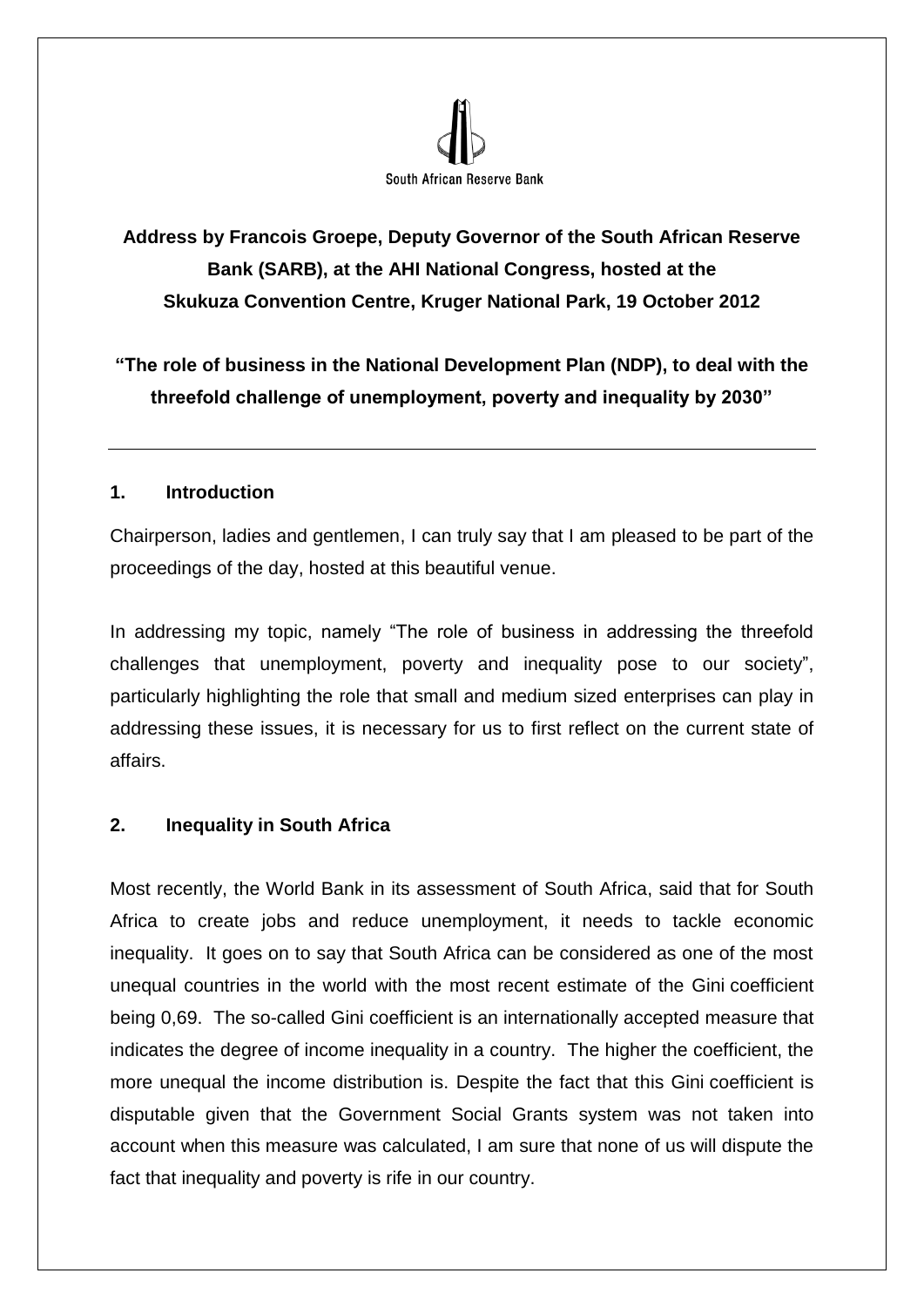In South Africa, it is estimated that the top ten per cent of the population earn as much as 58 per cent of the income, the bottom ten per cent as little as 0,5 per cent, and the bottom 50 per cent less than eight per cent. Inequality is a reality and simply forms part of any deliberations when it comes to steering a new course of development in this country. At the heart of high inequality lies the inability to create employment opportunities on a large enough scale. South Africa's unemployment rate of 24,9 per cent<sup>1</sup> in the second quarter of this year, is amongst the highest in the world. Admittedly, we are no longer an outlier when compared with countries such as Greece and Spain, but that of course does not make it any more acceptable, recognising also that the high unemployment rates in these countries has not been a persistent problem but rather owing to the severe debt crisis facing Europe.

It is worth noting that social grants constitute as much as 70 per cent of the income of the poorest 20 per cent of this country's citizens. Had it not been for these grants, around 40 per cent of South Africans would have seen a decline in their income in the new South Africa during the first decade post 1994.

To reduce inequality to more reasonable levels over the long run, social assistance is clearly not enough and should be complemented by other initiatives. These levels of social assistance are not sustainable over the long run and may be somewhat counter-productive in the end.

Focussing on the development of human capital, particularly among the youth, given our youth unemployment level which stands at 50 per cent, is paramount. Similar opportunities have to be created for all, regardless of personal background and circumstances, race, gender or geography - this should be our uncompromising goal. Access to a basic set of goods and services during childhood could be an important predictor of future outcomes, including educational achievements and earnings. These basic services comprise education, health care, essential infrastructure such as water, sanitation and electricity, and early childhood development programmes.

 $\overline{a}$ <sup>1</sup> Statistics South Africa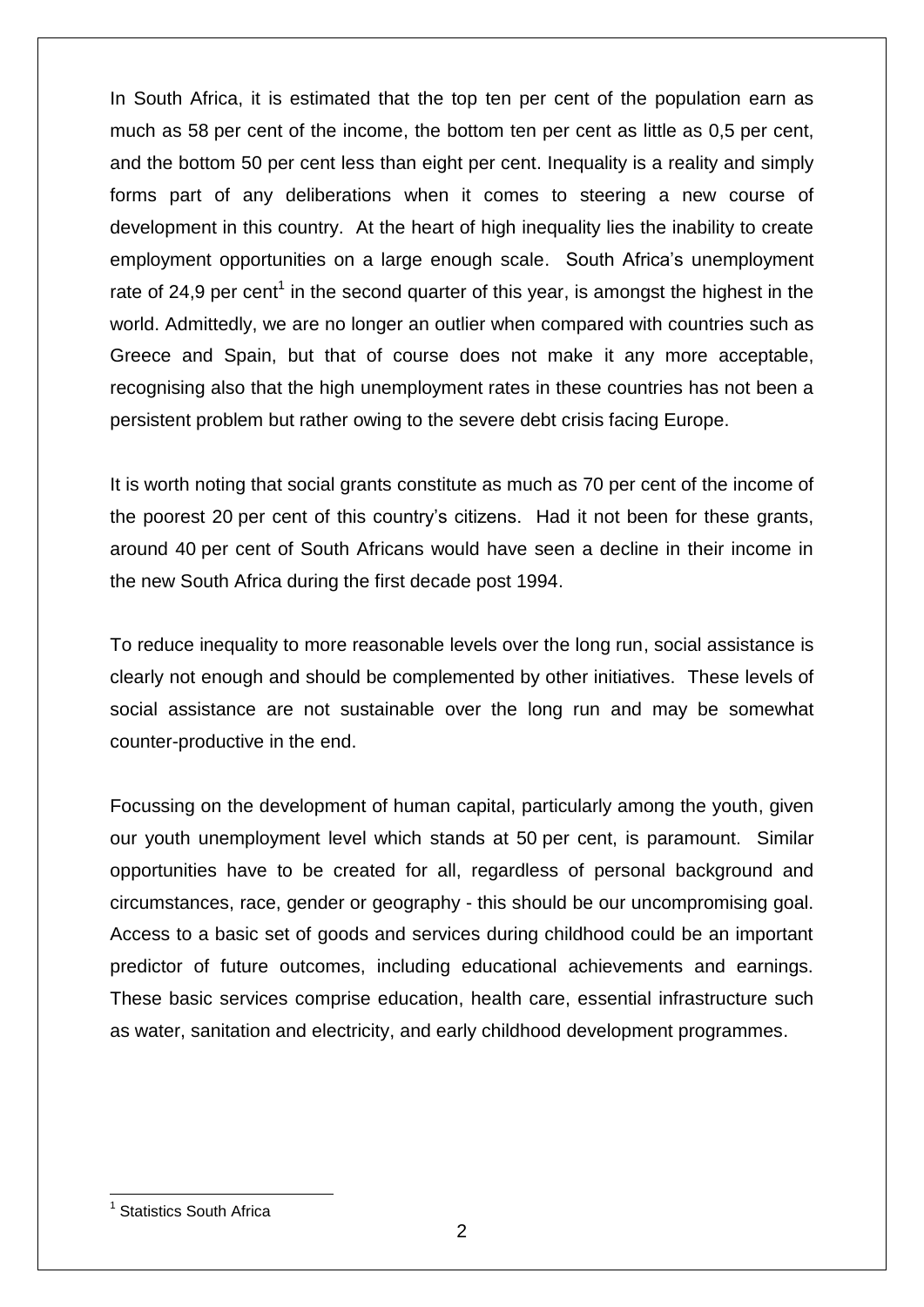In South Africa, access to these services is affected by factors such as ethnicity, including gender, the composition of households, taking account of the number of children in the household, the education level of parents, the gender and age of the person heading the household, orphan status, and where the household resides.

Encouragingly, near universal access to schooling for those under the age of 16 has been achieved in South Africa, but access to certain other services is found to be lacking. The services that are not that universally readily available include health insurance, safe water supply, improved sanitation, adequate space without overcrowding. Opportunities such as early childhood development programmes, neighbourhood safety and access to electricity are found to be somewhat less problematic.

Following from the assessment that the World Bank has done on South Africa, despite it being found that school attendance is comparable to other countries, the school completion rate falls short of that of our peers. Children's inequality is mainly shaped by circumstance, and inequitable access to opportunities also affects the labour market. The causes of unequal access to available jobs have changed in recent years with education and location becoming more prominent. Education deficiencies now account for more than 50 per cent of the inequality of employment, with the premium for skills rising continuously.

In an assessment of the quality of state education amongst 142 countries, South Africa's ranking was 133, despite having one of the highest rates of government investment in education in the world, with expenditure reaching R207 billion for the 2012/2013 financial year. These outcomes necessitate an urgent and critical review of our education system and its outputs.

#### **3. The National Development Plan**

The National Development Plan (the Plan) offers us some hope in this regard, with its central focus being the elimination of unemployment, poverty and inequality by 2030. Within this Plan, nine main challenges are being highlighted, including, *inter alia*: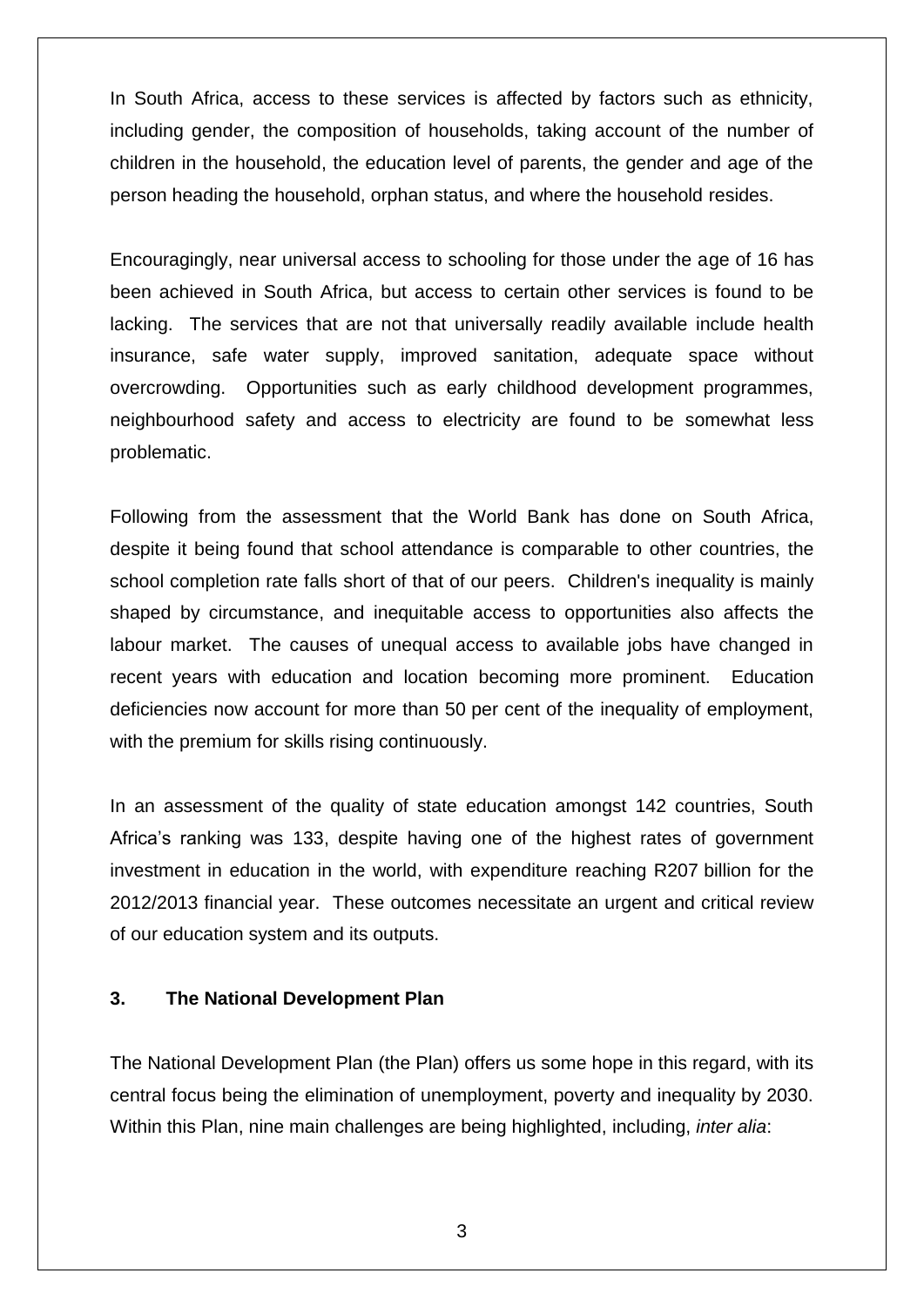- Too few jobs;
- The standard of education for most black learners is of poor quality;
- Infrastructure is poorly located, under-maintained and insufficient to foster higher growth;
- Spatial patterns exclude the poor from the fruits of development;
- Public services are uneven and often of poor quality; etc.

It is most encouraging that business investment is identified as the cornerstone of the new proposals within the National Development Plan, aiming to create 11-million jobs and eliminate poverty by 2030. It sets a target of reducing the unemployment rate to 14 per cent in 2020 and to 6 per cent in 2030, while increasing the labour force participation rate from 54 per cent to 65 per cent. Per capita income is also envisaged to increase from about R50 000 per year currently to about R120 000. It is worth emphasising that it is envisaged that 90 per cent of jobs should be in small and expanding firms with the goal of mass entrepreneurship.

The Plan is business friendly in that it suggests that some labour regulations be loosened in an effort to encourage business enterprises to employ more easily, as well as lower entry-level wages to facilitate a higher uptake of young people in the jobs market. Some of the proposals in the Plan are in conflict with those of organised labour, and will require intense negotiations and possibly trade-offs prior to implementation. The Plan takes a pragmatic and broad-based approach to the challenges that South Africa faces in eradicating unemployment. The role that the Plan sees for government's intervention is permeated with a greater willingness to work with the private sector, as it leans towards less regulation of the economy. The Plan envisages small and expanding companies creating around 90 per cent of the new employment opportunities in the economy in the next 20 years. This will place South Africa in step with global employment trends. Small firms would benefit from bold proposals to drastically reduce so-called "red tape" and improve employment and dismissal procedures.

The National Development Plan continues by indicating that the economy will be more enabling for business entry and expansion, with an eye to credit and market access. Regulatory reform and support will also boost mass entrepreneurship. The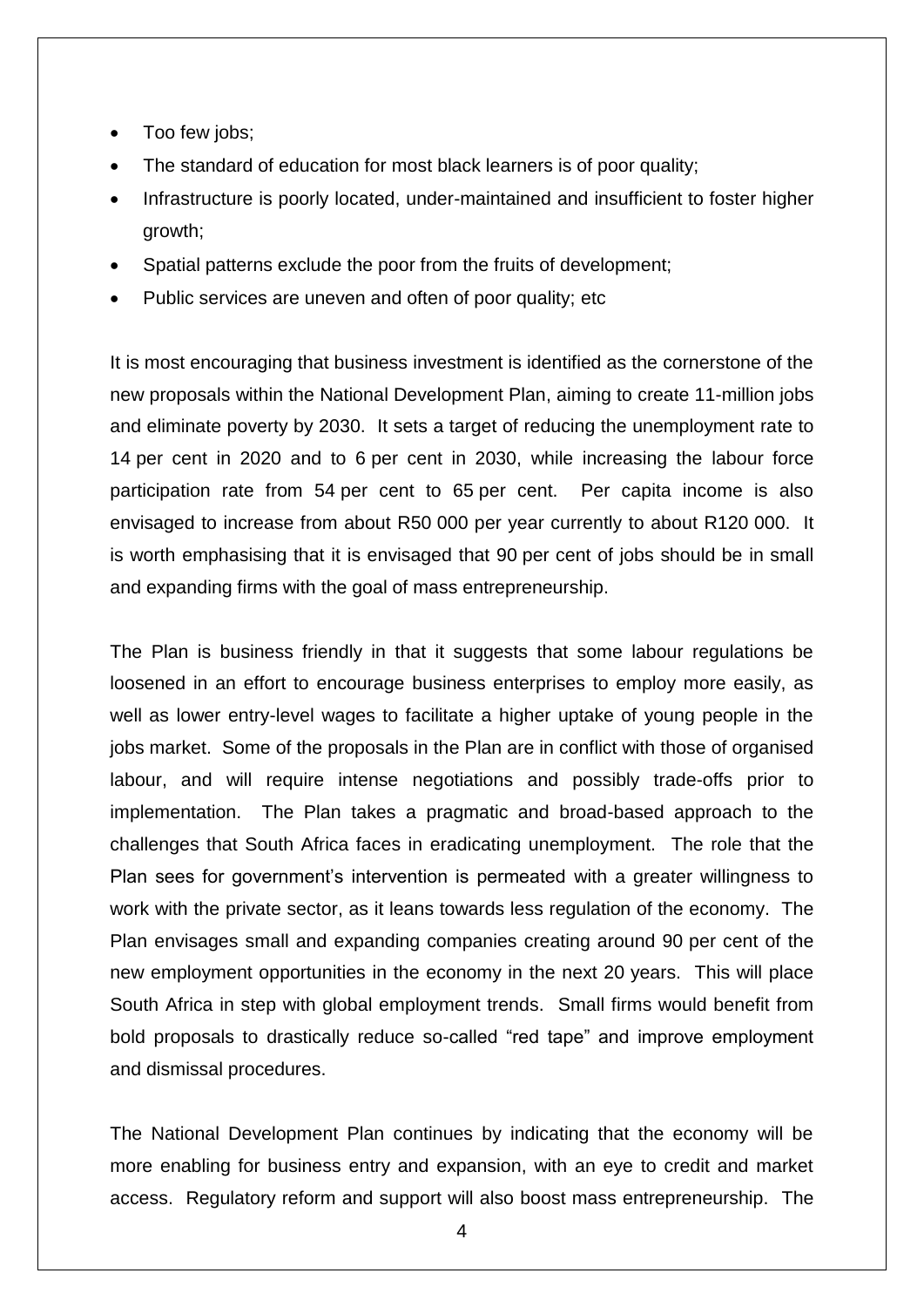topic of strained labour relations is also addressed, indicating that it is inconceivable that the economy will evolve into a more labour-intensive structure if tensions between employers and labour persist. These tensions need to be dealt with in a transparent and honest manner to be conducive to enhanced labour absorbing growth. Central to the propositions made in the National Development Plan related to the jobs market, is the statement that over a 20-year horizon, wage growth needs to be linked to productivity growth as it is not feasible to sustain a labour absorbing path unless both are growing in tandem.

In an effort to enhance the labour absorption rate of the economy, the Plan advocates a tax subsidy to employers to reduce the initial cost of employing a young labour-market entrant, and facilitating an agreement with labour unions on entry level wages. The Plan goes further in suggesting a subsidy to the placement sector to secure, prepare and place matric graduates in work opportunities. It is also proposed that dismissal procedures for performance or misconduct be simplified, and that compliance requirements for employment equity and skills development rules for small companies be simplified, or even done away with. A small business should be afforded the opportunity to focus on making its business work, within a nurturing environment that will enable it to grow, in the process creating more employment opportunities.

In developing such a nurturing environment, cognisance should be taken of the fact that small businesses are diverse in nature, each with its own unique set of needs. Small businesses operate in both the formal and informal sector, where some can be classified as survivalist, while others are being managed by individuals with entrepreneurial flair. Also, some are start-ups, other are growing rapidly while others are well-established and of a stable nature. The level of business skills also differs from inexperienced to highly sophisticated. The markets in which they operate range from local, national to global. It is of crucial importance that these diversities be reflected in any policies and actions taken to support the small business sector.

Over and above the focus on the jobs market, the National Development Plan also advances some frank recommendations in areas such as education, health and the public sector, as part of the creation of a nurturing and enabling environment for business to prosper, and create those jobs that we so urgently require. A set of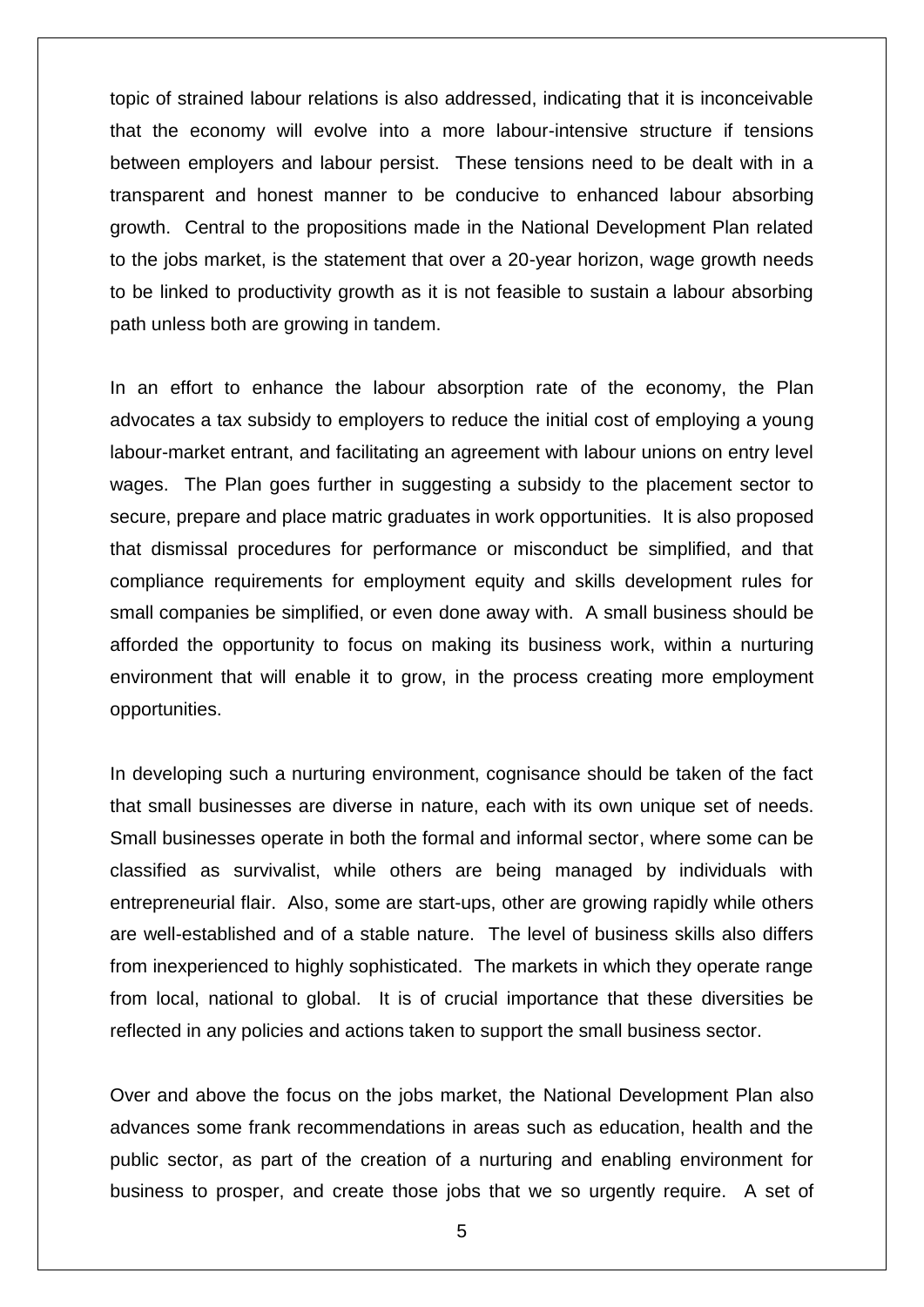integrated actions is being proposed to address the issue of inefficiency and a lack of service delivery by the state. To improve educational outcomes, the Plan head-on confronts issues such as teacher performance, appointment procedures and accountability. The challenges in public health management are also addressed, and in building a capable state, detailed recommendations are made on professionalising the public service. Some areas of Government where improvements have occurred, include both the Department of Home Affairs and at the South African Revenue Service, through an improvement in operational procedures, management and delivery systems. These improvements should be emulated by all other organs of state.

The implementation of this Plan will surely require decisiveness on the part of the state and a strategic approach to negotiations, in an effort to build trust between all stakeholders in the economy. The National Development Plan constitutes a powerful, integrated and inspiring development agenda for the state and the whole of South Africa, and for the Plan to bear fruit, it must not only be accepted as a policy framework by Government, but should be translated into a plan of action, with clear milestones along the way, within realistic time frames.

## **4. The role of Business**

To honour the main purpose of my talk this morning, it is necessary for us to now proceed with a focussed discussion of the contribution that business can make in addressing unemployment, poverty and inequality. It is imperative that youth unemployment receives a special focus, because low participation of young people in the economy constrains future economic growth and will have profoundly harmful consequences for poverty levels, equity, social stability and the self-worth of unemployed people. In South Africa, there are a number of factors that act as disincentives to the employment of new labour market entrants, such as a lack of appropriate skills, high wages in relation to productivity, high training costs and somewhat inflexible labour legislation.

Processes to bring young people into the labour market require somewhat of a developmental approach where dedicated youth programmes need to target the youth and then effectively screen, select and place them. Anecdotal evidence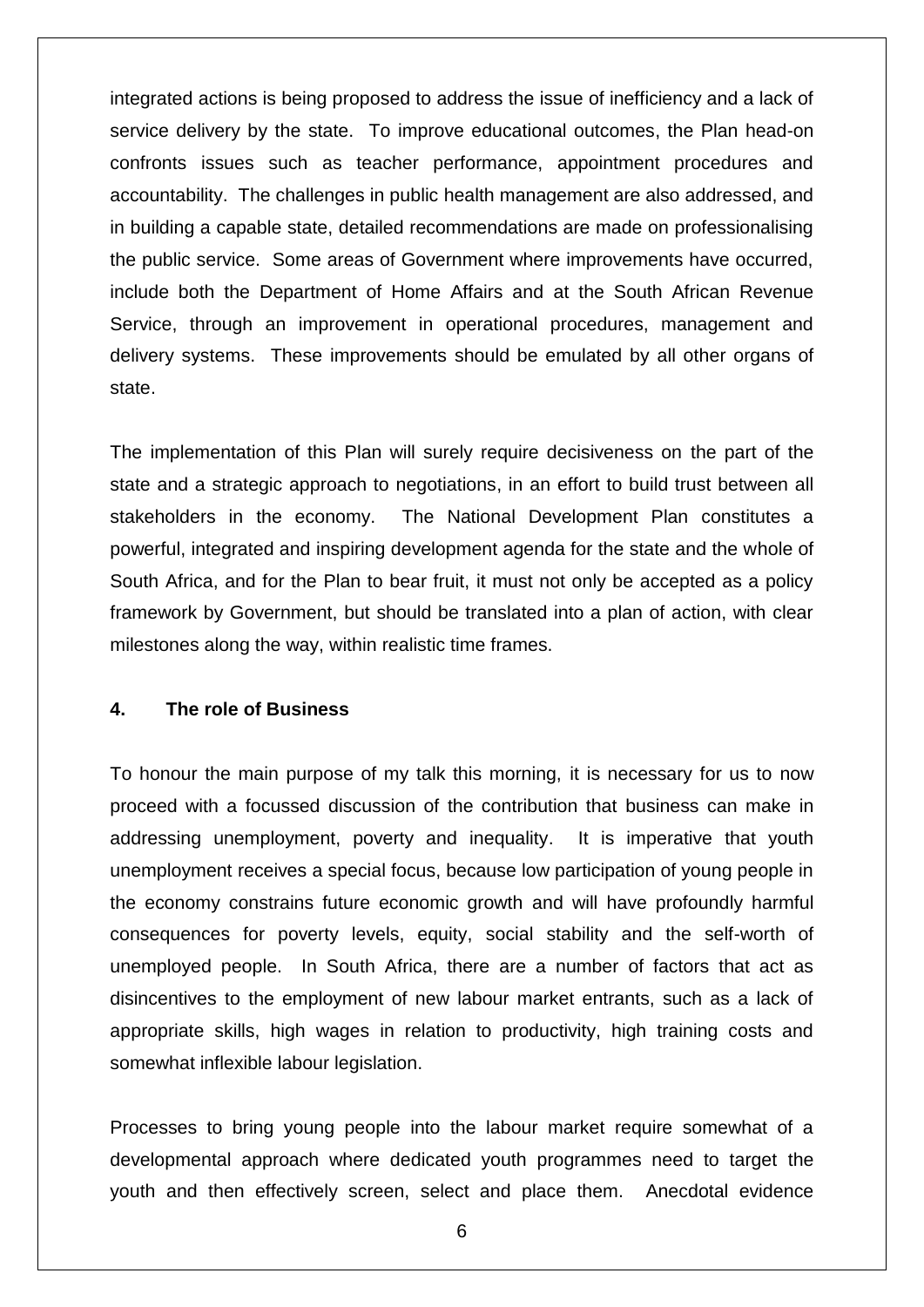suggests that placement costs are exorbitantly high, creating opportunities for business to innovate more cost effective screening and placement processes, thereby raising the overall effectiveness of the system to absorb labour.

In collaboration with Government, Business can contribute project management, process and administration skills to assist government in addressing capacity shortfalls in the most expedient manner possible. For these collaborations to be productive an environment of trust must be cultivated between all constituencies. In South Africa, the level of trust between government and business is particularly low, and has on numerous occasions been highlighted as a serious impediment to progress. From the side of Business, an acknowledgement should be fostered that trust requires a dual responsibility and that more should be done to build bridges with government. Known instances where private sector service providers have rendered work of extremely poor quality in deliverance of tenders been awarded to them by the state, do not contribute towards establishing trust between parties. In an effort to try and eradicate such practises that undermine trust between parties, there is much room to accommodate private-sector initiatives with the aim of combating these undesirable practises. Similarly, postponing, and in some instances not honouring contractual payments from the state's side for services rendered by private sector companies, also do not contribute to a harmonious relationship from developing between the state and the private sector.

The focus within the National Development Plan on the eradication of corruption from the system is most welcomed, in taking cognisance of the fact that for corrupt state officials to be accommodated within the system, a willing counter party from the private sector is necessary. There are no innocent parties in this battle; a battle that we must jointly tackle, bringing all perpetrators to book.

The National Development Plan recognises the need for increased fixed investment in the economy. In fact, it sets a target of raising the level of gross fixed capital formation from around 17 per cent of GDP currently, to as high as 30 per cent by 2030. Inarguably, well-planned and appropriate infrastructural development is conducive to higher levels of economic growth and job creation. The Development Plan clearly distinguishes between investment that generates immediate financial returns such as in airports, power stations and toll roads and those projects where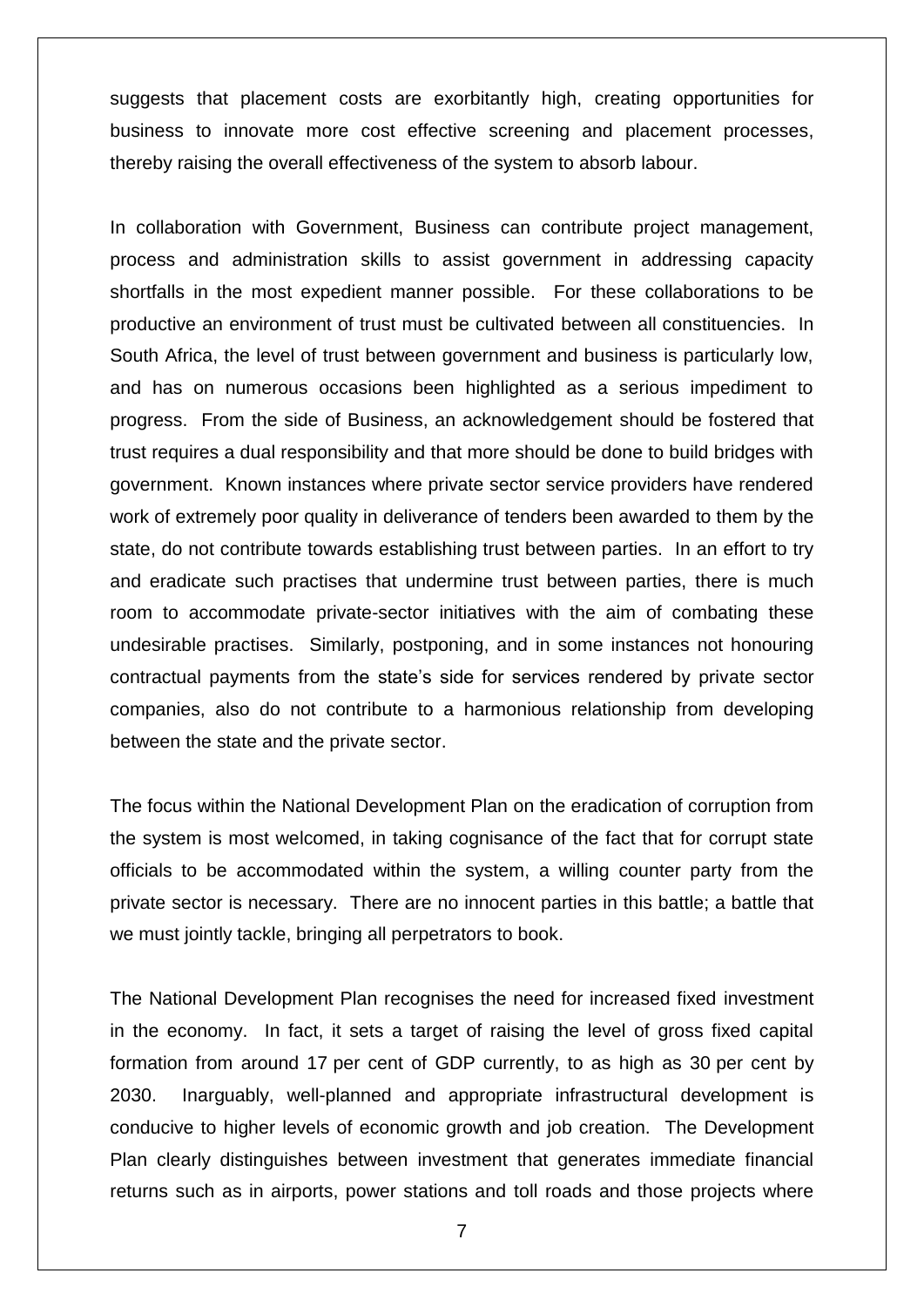financial returns are far less measurable such as in schools and hospitals. The role of business in increasing the overall level of fixed investment in the country, will most appropriately lie in the area of fixed investment where financial returns are more lucrative, through public private partnerships. International experience has shown that private sector participation in infrastructure provision is most successful in the transport and energy sectors. The participation of the private sector contributes to effective cost containment through the profit motive, improves efficiency and leads to more sustainable jobs through more prudent skills transfer. In the process complementing the capacity of the state by addressing gaps that are not viable for the state to attend to and taking on development risks.

An area in which the private sector can excel, given appropriate incentives, is that of research and development which act as a driver of competitiveness and job creation. Many infrastructure investment projects can act as an attractive asset class for private investors due to the predictable nature of returns, thereby providing a low risk investment profile. Infrastructure investment projects may provide a means whereby a consistent real return over inflation can be attained through a low volatility investment vehicle. Private sector funding is, however, subject to policy certainty so that private investors can be assured that they will be able to realise a return on their investments. To this end, the National Development Plan proposes that Regulatory Impact Assessments be done on all new regulations, and that an expert panel be appointed to prepare a comprehensive regulatory review for small- and medium-sized firms in an effort to assess whether special conditions are required for such establishments. The implementation of this proposition by the National Development Plan will create a direct channel for business to assist in the formulation of new regulations.

For the establishment of small-, micro- and medium-sized enterprises or SMMEs, as they are better known, that have a crucial role to play in the creation of sustainable jobs in the economy, a spirit of entrepreneurship within the economy should be cultivated, anew. Instead of talking jobs, I also advocate that we should start talking the establishment of SMMEs and how an environment of support to these enterprises can be created, and also how SMMEs can best interact with their environment to increase their likely hood of survival and ultimately expansion.

8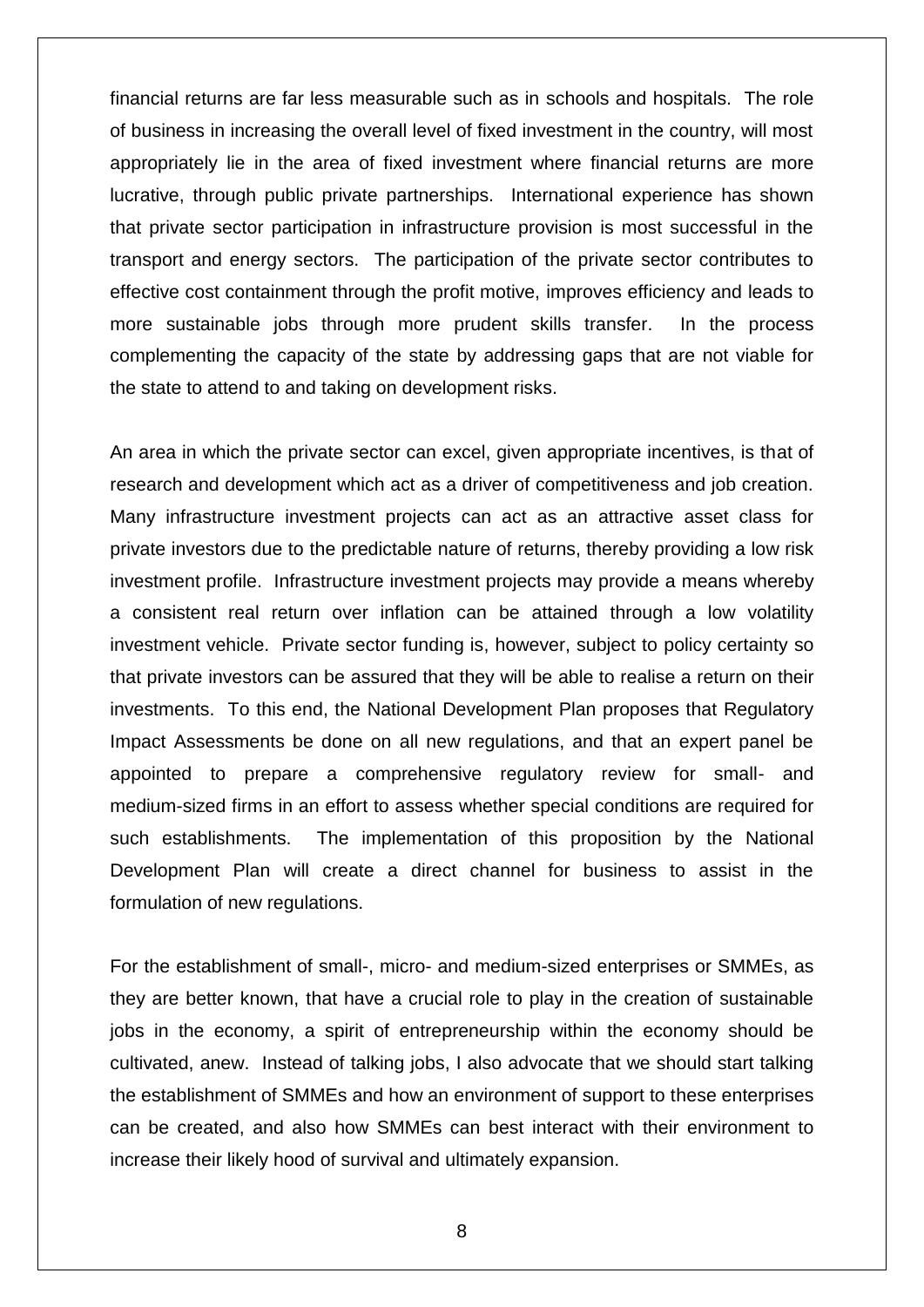It is a common feature across countries to make available large amounts of money in an effort to try and facilitate the growth of SMMEs. Disconcerting though is the fact that limited systematic research or data are available informing the various policies in support of SMMEs, especially in developing countries. Moreover, empirical evidence concerning the relationship between the size of firms and growth has been mixed. Recent work on this topic by Haltiwanger, Jarmin and Miranda suggests that so-called "start-ups" and surviving young businesses are most critical for job creation and contribute disproportionately to overall employment growth. It is found from this study that was carried out across 99 developing economies between 2006 and 2010 that small- and medium-sized enterprises are the largest contributors to employment across countries but that SMMEs contribute more to employment in low-income countries than in higher-income countries. Across countries, firms that are both small and that have been in existence for more than 10 years employing between 5 and 99 employees have the largest proportional share of total employment compared with other size-age groupings. Small and mature firms do not only employ the largest number of people, but they also create the most new jobs, across country income groups.

While SMMEs are found to create more jobs, their contribution to productivity growth is found to be less than that of larger firms. Growth and increases in productivity amongst SMMEs require that policy should be focussed on the likely obstacles faced by SMMEs that range from a lack of access to finance, the need for business training and literacy programs as well as addressing other constraints such as taxation, regulations and corruption.

It is interesting to note that SMMEs in the United States have created as much as 80 per cent of all new jobs over the past 10 years and account for over 98 per cent of all employers. In India, the figure is closer to 90 per cent and similarly in Ghana it is estimated to be in excess of 90 per cent. In South Africa, small firms employing less than 50 people are falling short of 70 per cent of employment. Of some concern is the fact that South Africa is ranked  $44<sup>th</sup>$  in the world for "ease of starting a business". It takes around a month and 5 procedures to start a new business in South Africa, whereas in New Zealand, one combined procedure executed within one day, can accomplish the same outcome. The World Economic Forum places South Africa in the 112<sup>th</sup> position regarding the "Burden of Government Regulations".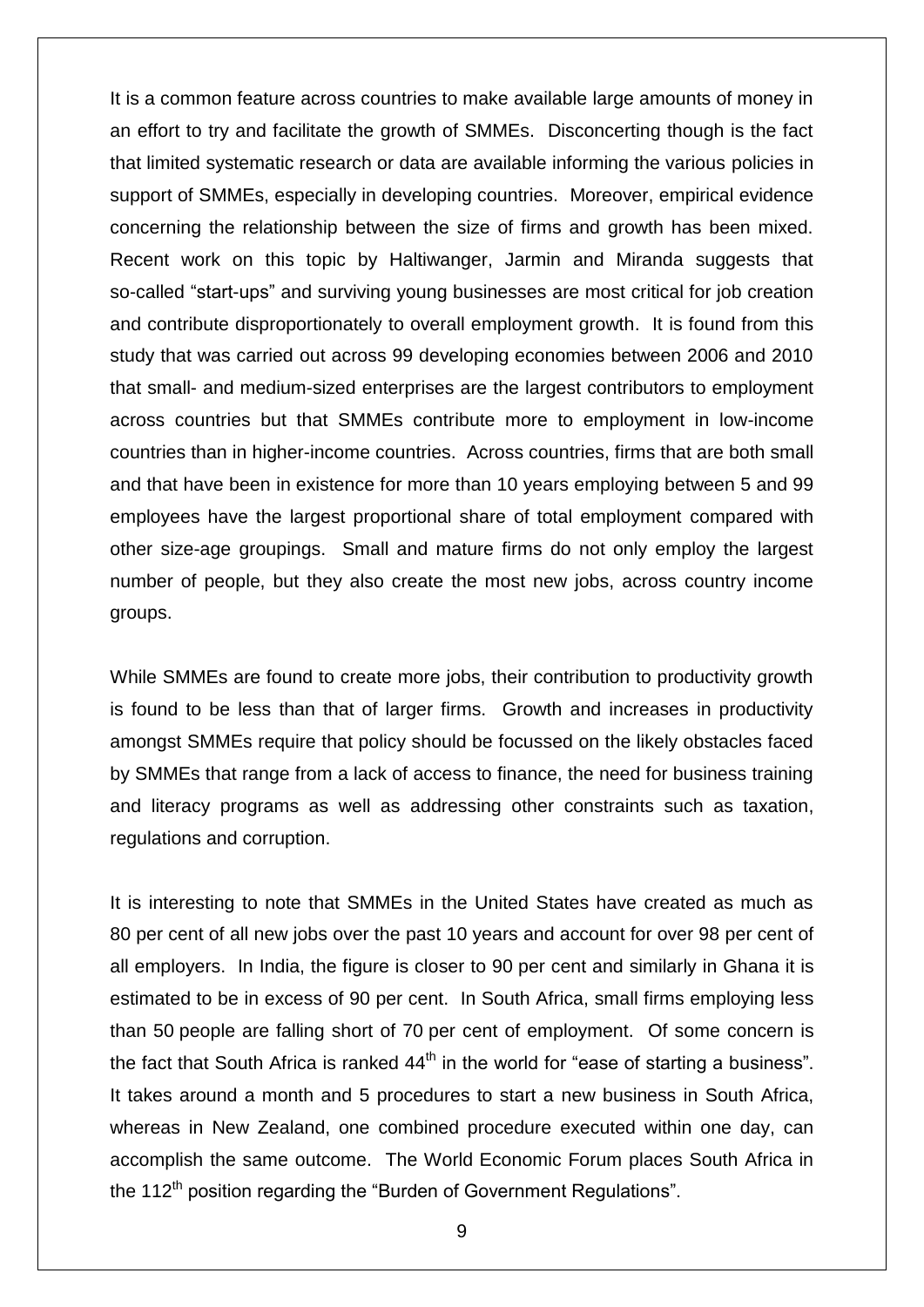The proper implementation of the National Development Plan will be conducive to an increased level of entrepreneurship in the economy, as the ease of doing business improves. The obvious outcome of such a process will be the creation of jobs with longevity, unlike those jobs that sometimes follow projects undertaken by the state in an effort to address the scourge of unemployment, that are not sustainable over the long run. Small businesses generally have the capacity to attract those who are low to moderately skilled, and are therefore best placed to engage the overwhelming pool of the unemployed. Small businesses should not only rely on tax incentives for encouragement to expand their businesses but should also drive the agenda in an effort to engage government in seeking most appropriate ways to incentivise their activities. The premise of this approach lies in the fact that small business is in the best position to tell what is restricting their own operations, unlike officials who sometimes have limited insight into sector specific issues. In short, instead of pushing the proverbial string from behind to make it move, rather start pulling it from the front by collectively making small business' voice heard, more so than in the past. In this regard business formations, such as the AHI, have an important role to play.

Larger companies holding monopolies based on incumbent technologies generally have less incentive to innovate than potential rivals, and could therefore eventually lose their technological leadership role, when technological innovations are introduced by new firms, as they leapfrog ahead, taking on risks. The adoption of solar energy technology is an example of an area in which small businesses could leapfrog ahead, as countries become more inclined to embrace a Green Growth development approach, as we enter the so-called Solar Age.

The benefits derived from the expansion of business linkages should also not be underestimated. So-called vertical business linkages that can be both backwards, where large companies acquire goods and services from small businesses, or forward, where large companies sell to small enterprises or distribute their goods and services through them, should actively be pursued. Small enterprises should also consider to more actively join themselves in groups to increase their capacity to access markets through combined production for large orders or collective purchasing to secure better purchase prices. Such initiatives can also be beneficial in assisting small-scale farmers entering the agricultural sector.